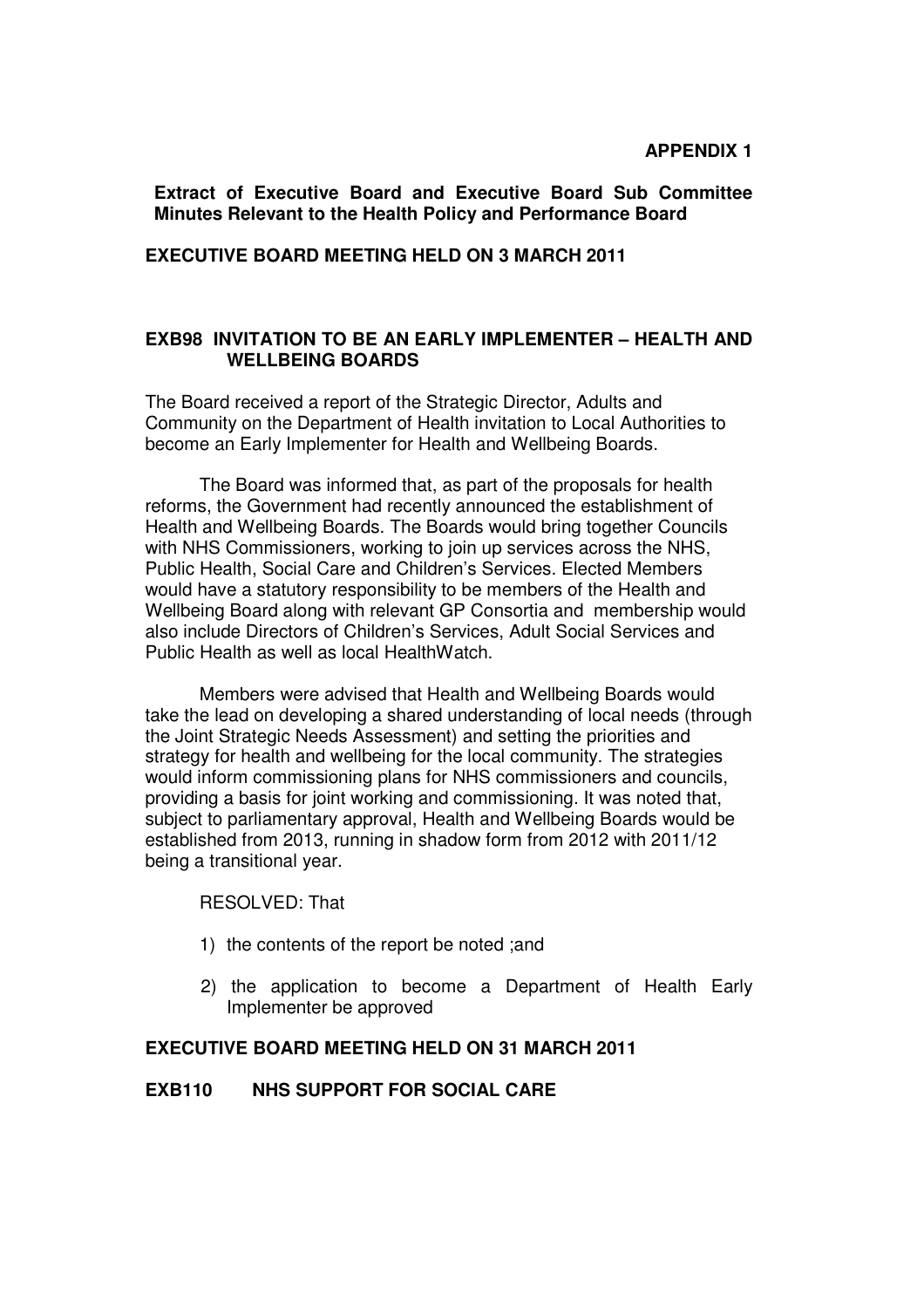The Board received a report of the Strategic Director, Adults and Community on recent announcements about NHS support for Social Care.

The report advised that, on  $5<sup>th</sup>$  October 2010, the Department of Health announced that an additional £70m would be allocated to Primary Care Trusts (PCTs) for spending in 2010/2011 on services to promote better re-ablement services for patients upon discharge from hospital. The PCTs were requested to work in partnership with Local Authorities, community services and Acute Trust partners to develop plans on the best way to use this funding, to facilitate seamless care for patients on discharge from hospital and to prevent avoidable hospital readmissions. A proportion of the funding would be used to develop current re-ablement capacity in the community and the PCT was allocated £488,000 for Halton and St. Helens. For Halton, this funding provided additional Intermediate Care Beds and Community Re-ablement.

In addition, on the  $4<sup>th</sup>$  January 2011, the Department of Health announced a further allocation of £162m to PCTs for immediate spending on social care services that benefit the NHS but which must be committed by 31<sup>st</sup> March 2011. It was noted that the allocation for Halton Council was £427,000.

Due to the short notice on this allocation, a meeting was arranged by the PCT to agree spending for this financial year, and details of the agreed allocation of funding, were incorporated in the Partnership agreement.

RESOLVED: That

- 1) the report be noted; and
- 2) on the basis of the National Guidance, the Adults and Communities Directorate be authorised to enter into a partnership agreement with NHS Halton and St Helens on behalf of Halton Borough Council

#### **EXB115 OUTCOME OF THE CONSULTATION TO MODERNISE AND INTEGRATE DAY SERVICES AND OPPORTUNITIES FOR ALL ADULTS**

The Board received a report of the Strategic Director, Adults and Community on the outcome of the consultation to modernise and integrate day services and opportunities for all adults.

 The Board had received a report on 13 January 2011, which outlined the key issues and development plan for the modernisation and redesign of Day Opportunities for Older People and Adults, which sought approval to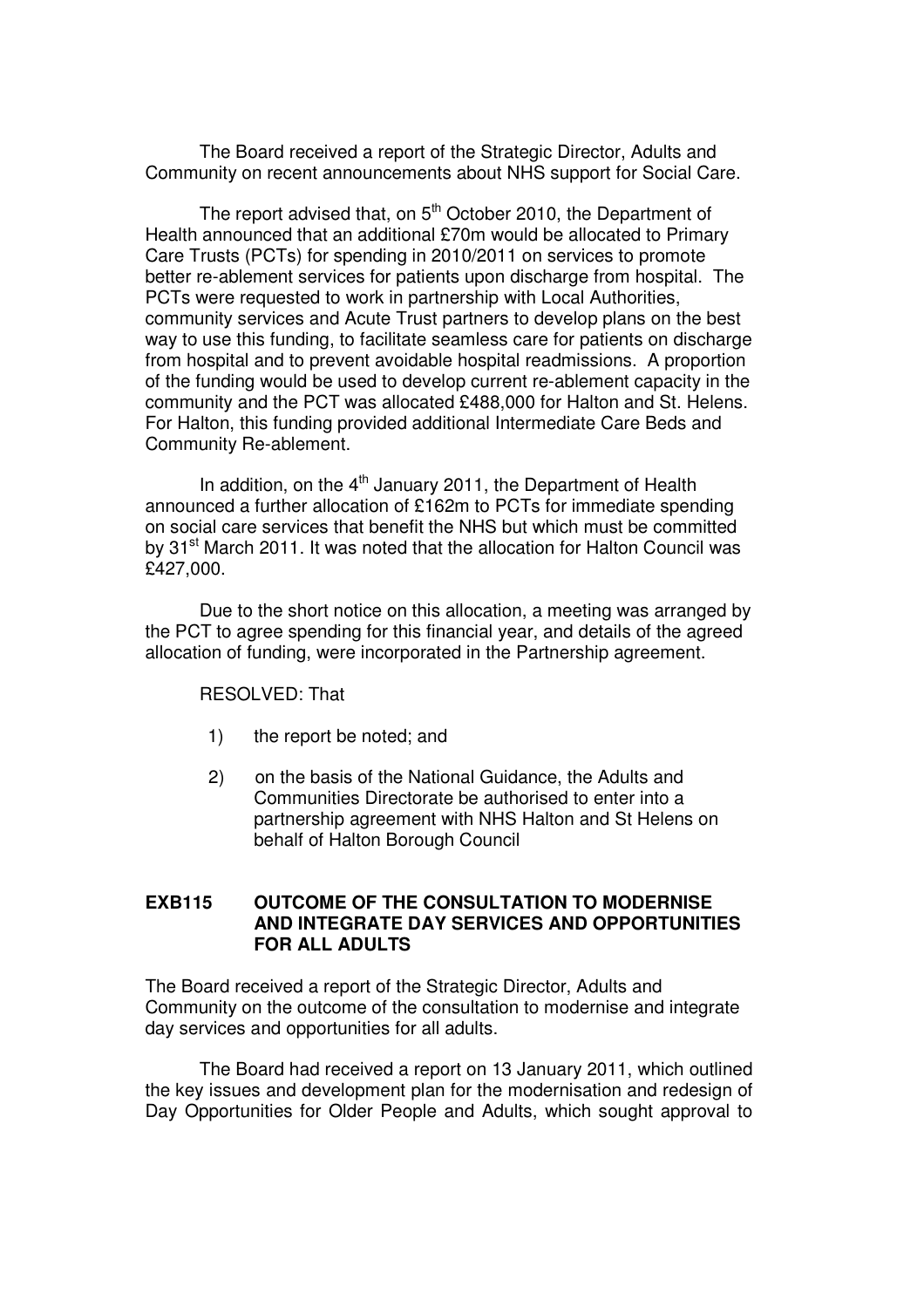begin formal consultation with key stakeholders, on the future provision of services. The focus was on:

- Integration of Sure Start To Later Life and Community Bridgebuilders to provide a single access point to all day opportunities and Early Intervention services- providing a service for all adults;
- Decommission Older People's Community Day Services, in it's current format, and further develop alternative day opportunities within the community, ensuring these were utilised more effectively across all client groups;
- De-commission Pingot and the service be delivered in its entirety from within the community as the "Hub and Spoke" model; and
- Oakmeadow Day Centre- to develop as an alternative enablement model, integrated with Adult Day Service as a Community Resource Model.

 Details of the consultation were outlined in the report for Members' consideration. It was noted that the Health Policy and Performance Board (PPB) had considered a report at its meeting on 8 March 2011, on the proposals and ongoing discussions had taken place with the Chair and Deputy Chair of the Health PPB as well as the Portfolio holder for Health and Adults.

RESOLVED: That

- 1) the contents of the report be noted; and
- 2) approval be given to implement the following proposals:
	- i) to integrate the staffing groups for Sure Start To Later Life and Community Bridge Building Service;
	- ii) to de-commission Older People's Day Services within the current format and work in partnership with the Third Sector;
	- iii) redesign the current provision of Day Care within Oakmeadow, and implement the Business Plan for Oakmeadow Community Resource Centre; and
	- iv) to de-commission Pingot Day Centre as a base for the delivery of Day Services.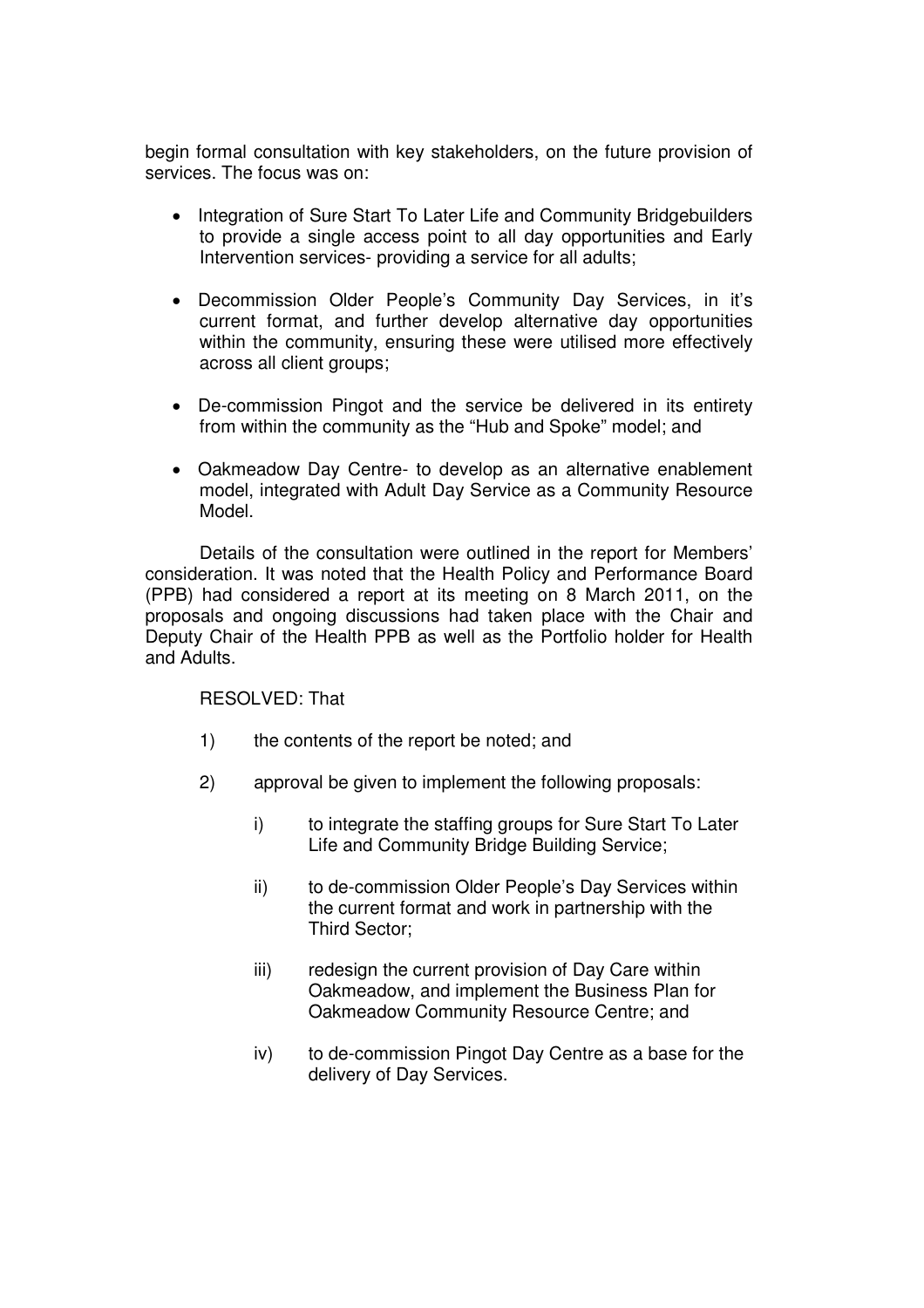# **EXECUTIVE BOARD SUB COMMITTEE MEETING HELD ON 12 FEBRUARY 2011**

## **ES72 INVITATION TO TENDER FOR A COMMUNITY BASED RECOVERY ORIENTED SUBSTANCE MISUSE SERVICE**

The Sub-Committee considered a report of the Strategic Director, Adults and Community which sought authority to carry out all the necessary steps in relation to the open tendering and commissioning of a community based recovery oriented substance misuse service.

 Currently, there were four organisations co-located at Ashley House providing a range of drug and alcohol services; 5 Boroughs Partnership NHS Foundation Trust, ARCH Initiatives, Addaction and Trust The Process Counselling. Whilst performance from each of the current providers was good and many of the building blocks required to produce a recovery orientated substance misuse service were in place, it was anticipated that the following benefits would accrue from a re-commissioning of services:

- a more streamlined and integrated service;
- an improved response to the changing patterns of substance misuse;
- efficiency savings both in terms of operational delivery and performance management;
- improved support for families and those individuals who achieved abstinence;
- a greater awareness in communities of the issues around recovering from addiction; and
- an improved access to services for those individuals whose alcohol use is problematic.

 It was proposed that Halton Borough Council and Halton and St. Helens PCT would jointly commission the new substance misuse service, bringing together the resources that currently separately fund the alcohol and drug services. Children and Young People services and in-patient detoxification would not be included in the tender.

It was anticipated that the new contract would commence on 1<sup>st</sup> September for a two year period, and whilst current funding allocations for drug services were not currently known, it was anticipated that the yearly contract value for a substance misuse service (drugs and alcohol) would be in the region of £3.4m. In addition it was noted that Ashley House was rented by the 5 Boroughs Partnership Trust from a private landlord. Alternative arrangements would need to be established if they ceased to be the service provider from the 1<sup>st</sup> September 2011.

RESOLVED: That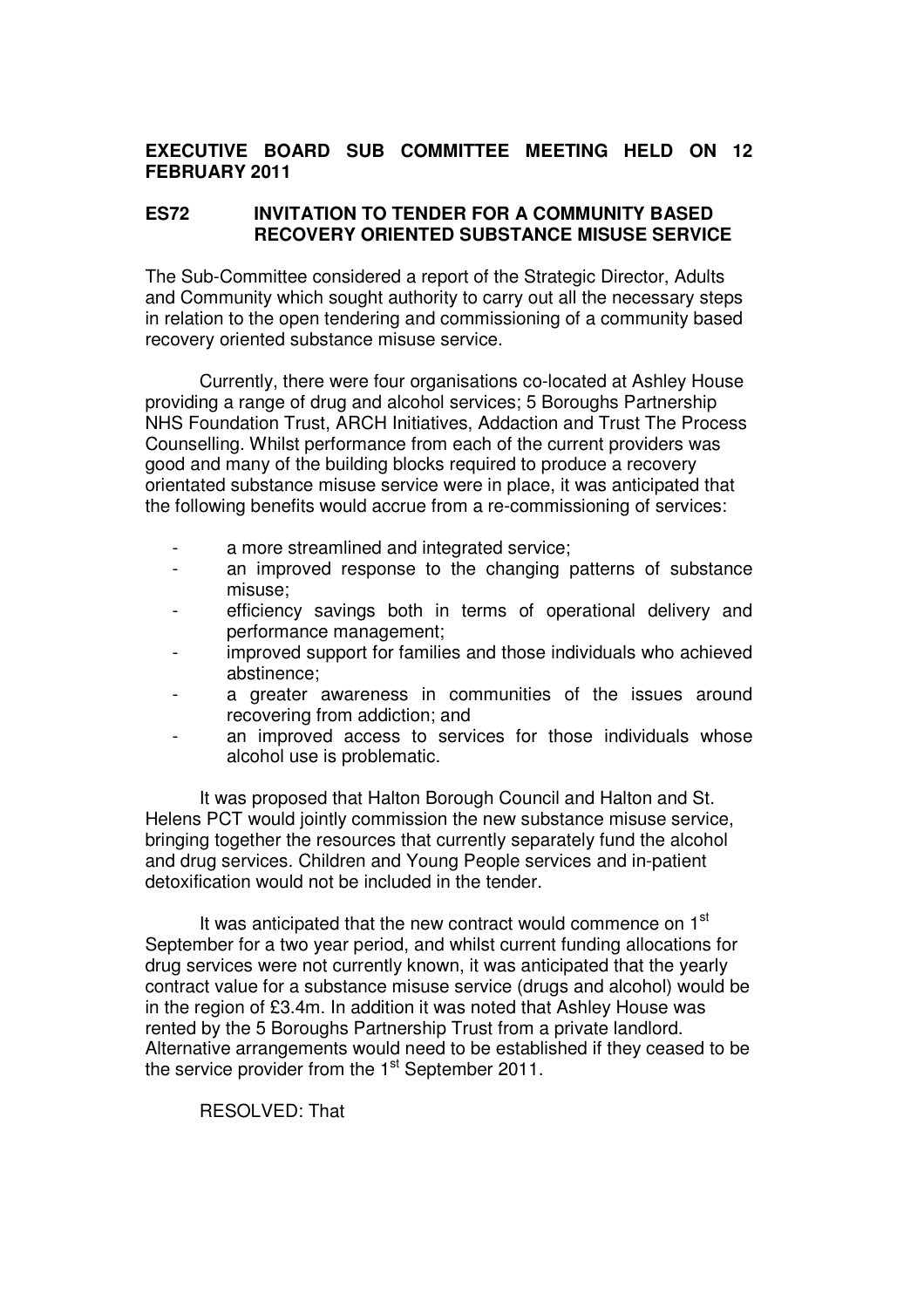- (1) the Strategic Director Adults and Community proceeds with the open tendering and Procurement of a community based recovery orientated substance misuse service and proceeds with the award of the necessary contract; and
- (2) the Strategic Director, in consultation with the appropriate portfolio holder, be authorised to take such actions as are necessary to give effect to the above decision.

## **EXECUTIVE BOARD SUB COMMITTEE MEETING HELD ON 3 MARCH 2011**

# **ES78 EXTEND SUPPORTING PEOPLE CONTRACTS**

The Board considered a report by the Strategic Director Adults and Community which sought a suspension of relevant standing orders in order to extend existing Supporting People contracts to the dates outlined in the report.

 Members noted that due to the late notification of the financial settlement and the subsequent uncertainty about budget setting for individual service areas it was decided to minimise the risk to Halton Borough Council by not entering into tender processes for services which were due to expire on 31<sup>st</sup> March 2011. It was requested Supporting People contracts be extended until the dates outlined subject to budget provision.

 An extension to existing contracts would enable the proposed efficiencies for 2011/2012 to be realised, and give the opportunity for further efficiencies to be identified and achieved in 2012/2013 as follows:

- following the remodelling of floating support services, it was proposed to tender for floating support services and homeless services in September 2011/2012 to be implemented in 2012/2013; and
- a strategic review of sheltered services would be undertaken in 2011/2012 with a view to re-tender those services in 2012/2013 with contracts to be awarded for 2013/14.

RESOLVED: That

1. in the exceptional circumstances set out below (namely to avoid long term funding commitment when external funding uncertain) for the purpose of Procurement Standing Order 1.8.2, procurement standing orders 2.1 to 2.15 be waived on this occasion because compliance with these Standing Orders is not practicable for reasons of urgency which could not reasonably have been anticipated to permit the extension of the existing Supporting People contracts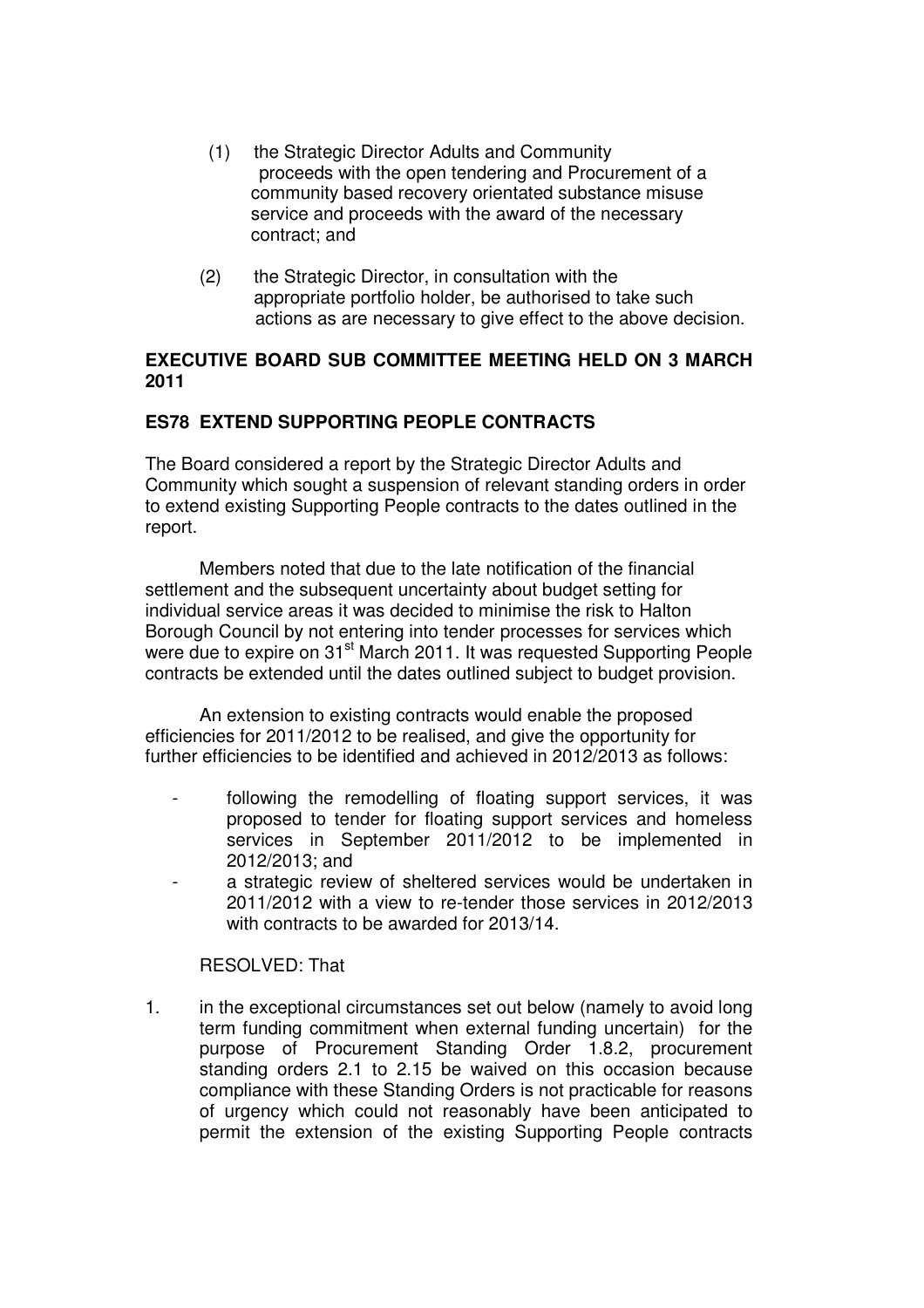(listed at Appendix A) to the dates indicated, subject to variations with regard to contract price and contract capacity as agreed by the Operational Director (Prevention and Commissioning) at an estimated price of £3,797,200;

- 2. subject to the expiry of full Supporting People contracts granted under a waiver due to the exceptional circumstances set out in section 3 and 4.1 of this report, Supporting People services will be procured through a competitive tendering process detailed in section 3.7 and 4.1 of this report; and
- 3. the Strategic Director, Adults and Community, in conjunction with the Portfolio Holder for Health & Adults, be authorised to take such action as necessary to implement the above recommendation.

## **EXECUTIVE BOARD SUB COMMITTEE MEETING HELD ON 17 MARCH 2011**

#### **ES84 WAIVER OF STANDING ORDERS: EXTENSION OF RESIDENTIAL CARE CONTRACTS FOR PEOPLE WITH LEARNING DISABILITIES AND MENTAL HEALTH**

The Sub Committee considered a report which sought approval for a suspension of the relevant procurement standing orders 3.1-3.7 and to authorise the Strategic Director Adults and Community in conjunction with the portfolio holder for Health to enter into a contract with the providers of residential care at Wide Cove, Smithy Forge, Leahurst and Woodcroft on a spot purchase basis from April 2011 to the end of March 2012.

In addition, the report sought approval to waive procurement standing orders 2.1-2.11 and to authorise the Strategic Director Adults and Community in conjunction with the portfolio holder for Health to enter into a contract with the providers of residential care at Holmdale, Glenwood and Bankfield, on a spot purchase basis, with an option to extend for a period of up to a further three years from April 2012 to the end of March 2015.

 It was noted that at a previous meeting of the Committee held on 19<sup>th</sup> November 2009, the Strategic Director, Adults and Community in conjunction with the portfolio holder for Health was authorised to enter into "spot purchase" contracts to 31<sup>st</sup> March 2011.

 Members were advised that the proposed rates set out in the report were competitive when compared with regional and national averages. Ongoing monitoring of services would ensure the standard of quality achieved by these providers was maintained. In addition a full cost analysis would be conducted to ensure any opportunities for efficiency savings were being explored by the provider.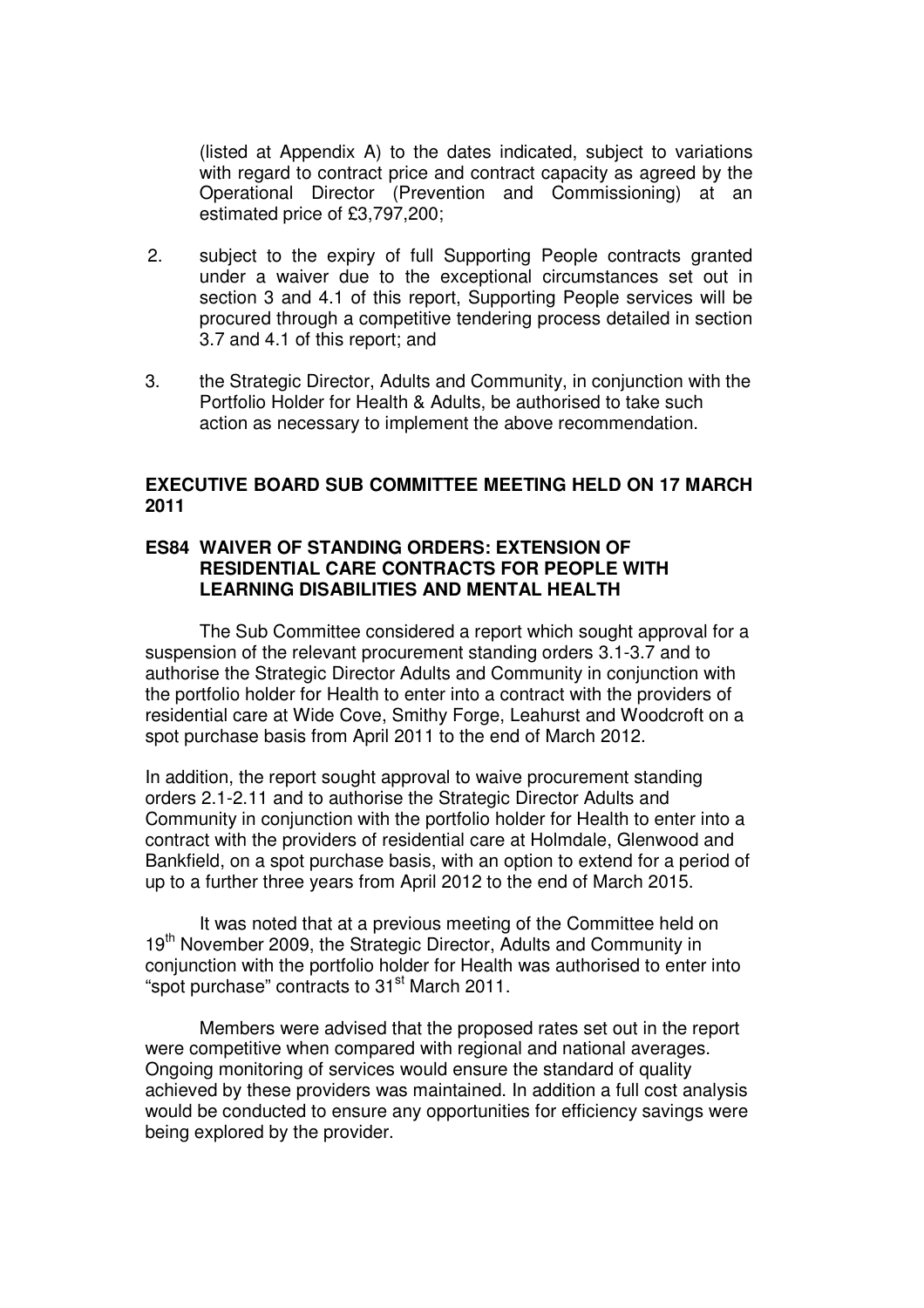It was also reported that a review of the accommodation and support being offered had been undertaken throughout 2010 with the residents and provider.

## RESOLVED: That

1) In the exceptional circumstances set out below, for the purpose of standing order 1.8.2, procurement standing orders  $3.1 - 3.7$  be waived on this occasion to permit the Strategic Director, Adults and Community to enter into contracts on an individual 'spot purchase' basis with the providers of registered Residential Establishments at:

> Wide cove, Smithy Forge, Leahurst and Woodcroft which meet the Council's quality criteria on the basis that the review of services has concluded that no remodelling is required at this time;

2) in the exceptional circumstances set out below, for the purpose of standing order 1.8.2, procurement standing orders 2.1-2.11 be waived on this occasion to permit the Strategic Director Adults and Community to enter into contracts on an individual 'spot purchase' basis with the providers of registered Residential Establishments at:

> Glenwood, Holmdale and Bankfield on the basis that these non-health services for which commissioning responsibility transferred from NHS Halton and St Helens to the Council in April 2009, meet the Councils' quality requirements; and

3) the strategic director, adults and community be authorised, in consultation with the portfolio holder for health, to enter into 'spot purchase' contract arrangements at the rates set out in section 6.1 of this report, for the contract period in line with other residential contracts in the borough which is one year from April 2011 to the end of march 2012, with an option to extend for a period of up to a further three years from April 2012 to the end of march 2015: and that these purchasing arrangements be reviewed on an annual basis by the strategic director, adult and community, in